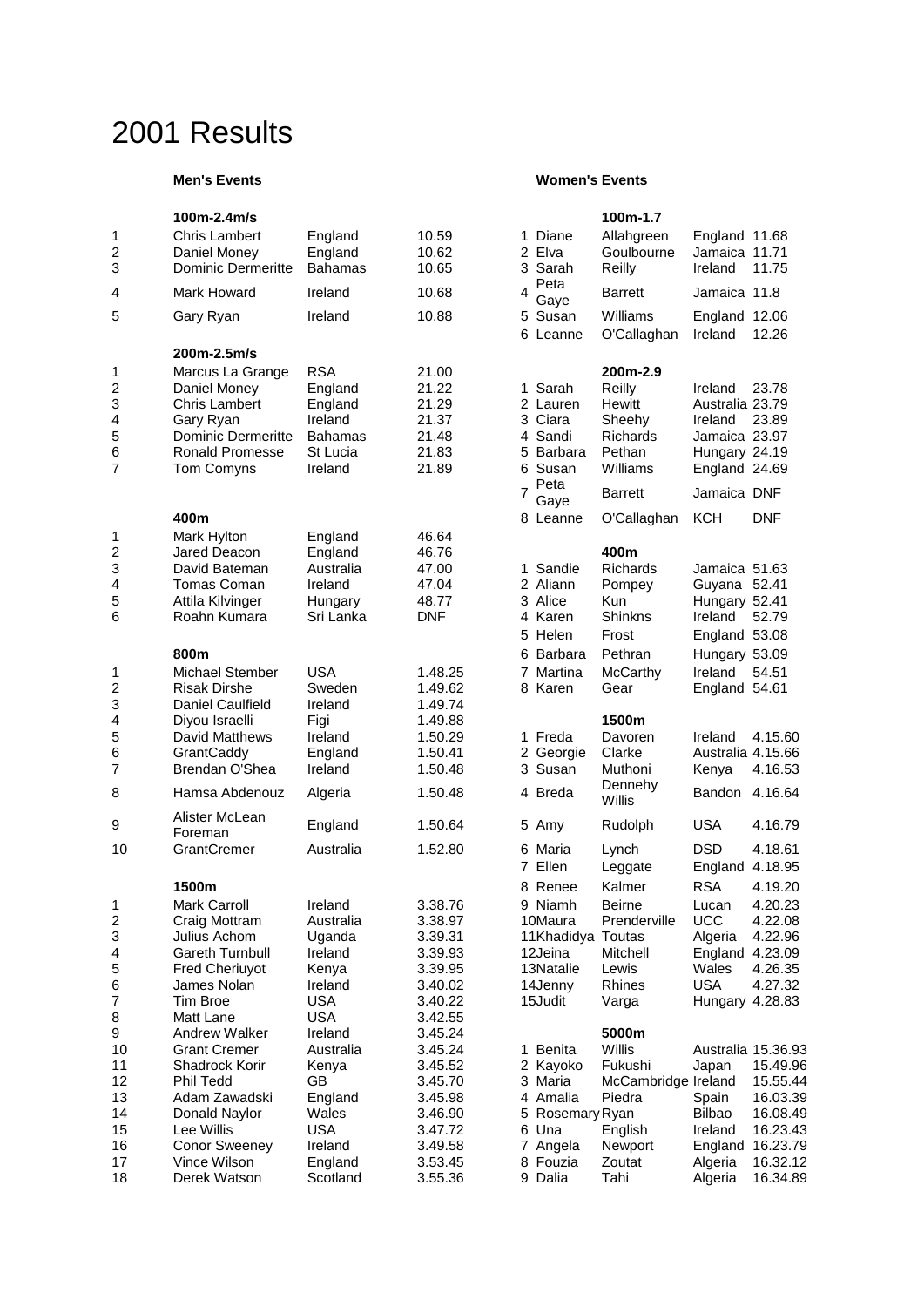| 19                | <b>Robert Kibet</b>          | Kenya               | <b>DNF</b>           |         |   | 10Beverley<br>11Louise      | Jenkins<br>Cavanagh | UCC                            | England 16.37.13<br>16.56.63 |
|-------------------|------------------------------|---------------------|----------------------|---------|---|-----------------------------|---------------------|--------------------------------|------------------------------|
|                   | 5000m                        |                     |                      |         |   | 12Mary                      | O'Donoghue          | Clonliffe 17.01.10             |                              |
| 1                 | James Getana                 | Kenya               | 13.37.77             |         |   | 13Ann                       | Lennon              | Mayo                           | 17.19.81                     |
| $\overline{c}$    | Mike Openshaw                | England             | 13.37.86             |         |   |                             |                     |                                |                              |
| 3                 | Khoudir Aggoune              | Algeria             | 13.37.96             |         |   |                             | 100mHurdles -2.4    |                                |                              |
| 4                 | <b>Michael Power</b>         | Australia           | 13.39.53             |         |   | 1 Tracia                    | Roberts             | Thailand 13.41                 |                              |
| 5                 | George Okworu                | Kenya               | 13.45.58             |         |   | 2 Diane                     | Allahgreen          | England 13.44                  |                              |
| 6                 | Matt O'Dowd                  | England             | 13.50.67             |         |   | 3 Derval                    | O'Rourke            | Ireland                        | 13.76                        |
| 7<br>8            | Takashi Maeda<br>Keith Kelly | Japan<br>Providence | 13.55.63<br>13.59.60 |         | 5 | 4 Toni-Ann D'Oyley<br>Julie | Pratt               | Jamaica 13.83<br>England 13.96 |                              |
| 9                 | <b>Peter Matthews</b>        | Ireland             | 14.02.32             |         |   | 6 Rachel                    | King                | G.B.                           | 14.45                        |
| 10                | Kenji Moguchi                | Japan               | 14.03.09             |         |   | 7 Sharon                    | Kelly               | Ireland                        | 15.82                        |
| 11                | Daisuke Isomatsu             | Japan               | 14.05.62             |         |   | 8 Eva                       | <b>Miklos</b>       | Romania DNF                    |                              |
| 12                | Fiachra Lombard              | Leevale             | 14.09.20             |         |   |                             |                     |                                |                              |
| 13                | Toshiaki Tezura              | Japan               | 14.14.00             |         |   |                             | <b>High Jump</b>    |                                |                              |
| 14                | <b>Glenn Stewart</b>         | GB                  | 14.15.19             |         |   | 1 Julia                     | <b>Bennett</b>      | England 1.80                   |                              |
| 15                | Cormac Smyth                 | Clonliffe           | 14.18.70             |         |   | 2 Deirdre                   | Ryan                | Ireland                        | 1.75                         |
| 16                | Noel Berkeley                | Ireland             | 14.23.7<br>(h)       |         |   | 3 Lea                       | Haggett             | England 1.75                   |                              |
|                   |                              |                     |                      |         |   | 4 Rebecca                   | Jones               | Wales                          | 1.70                         |
|                   | <b>Pole Vault</b>            |                     |                      |         |   | 5 Sharon                    | Foley               | Ireland                        | 1.70                         |
| Tim               | Thomas                       | Wales               | 5.30                 |         |   |                             |                     |                                |                              |
| Paul              | Williamson                   | England             | 5.10                 |         |   |                             |                     |                                |                              |
| Leigh             | Walker                       | GB                  | 4.80                 |         |   |                             |                     |                                |                              |
| Christian Linskey |                              | England             | 4.80                 |         |   |                             |                     |                                |                              |
| Rory              | O'Brian                      | Ireland             | 4.10                 |         |   |                             |                     |                                |                              |
| Ronan             | Curran                       | West Waterford      | <b>NH</b>            |         |   |                             |                     |                                |                              |
|                   | <b>High Jump</b>             |                     |                      |         |   |                             |                     |                                |                              |
| Martin            | <b>Stauffer</b>              | Switzerland         | 2.17                 |         |   |                             |                     |                                |                              |
| GermaineMason     |                              | Jamaica             | 2.17                 |         |   |                             |                     |                                |                              |
| Daniel            | Turner                       | England             | 2.14                 |         |   |                             |                     |                                |                              |
| Antoine           | <b>Burke</b>                 | Ireland             | 2.10                 |         |   |                             |                     |                                |                              |
| James             | Russell                      | England             | 2.10                 |         |   |                             |                     |                                |                              |
| Adrian            | O'Dwyer                      | Ireland             | 2.10                 |         |   |                             |                     |                                |                              |
|                   | Javelin                      |                     |                      |         |   |                             |                     |                                |                              |
| Terry             | McHugh                       | Ireland             | 77.04                |         |   |                             |                     |                                |                              |
| Hardus            | Pienaar                      | <b>RSA</b>          | 72.29                |         |   |                             |                     |                                |                              |
| Neil              | McLellan                     | England             | 68.05                |         |   |                             |                     |                                |                              |
|                   |                              | GB                  | 60.76                |         |   |                             |                     |                                |                              |
| Tim               | Kitney                       |                     |                      |         |   |                             |                     |                                |                              |
| Nial              | Tuckey                       | Ireland             | 57.46                |         |   |                             |                     |                                |                              |
| David             | Kelly                        | Kilcoole            | 53.77                |         |   |                             |                     |                                |                              |
| Leon              | Karagiunas                   | GB                  | 53.51                |         |   |                             |                     |                                |                              |
| <b>Brian</b>      | McDermott                    | Raheny<br>Shamrocks | 51.4                 |         |   |                             |                     |                                |                              |
| Stephen Dunne     |                              | West Waterford      | 45.44                |         |   |                             |                     |                                |                              |
|                   | <b>Triple Jump</b>           |                     |                      |         |   |                             |                     |                                |                              |
| Andrew            | Murphy                       | Australia           | 16.24                | $+0.55$ |   |                             |                     |                                |                              |
| Julian            | Golley                       | England             | 16.21                | $+0.61$ |   |                             |                     |                                |                              |
| Samuel            | Okantey                      | Ghana               | 16.17                | $+0.69$ |   |                             |                     |                                |                              |
|                   | Oluwfemi Akinsanya           | England             | 15.76                | $+0.76$ |   |                             |                     |                                |                              |
| Michael           | Murray                       | Ireland             | 15.11                | $+0.80$ |   |                             |                     |                                |                              |
| Stephen Fleming   |                              | Ireland             | 14.89                | $+0.46$ |   |                             |                     |                                |                              |
|                   |                              |                     |                      |         |   |                             |                     |                                |                              |

| <b>DNF</b> | 10Beverley   | <b>Jenkins</b>   | England        | 16.37.13 |
|------------|--------------|------------------|----------------|----------|
|            | 11Louise     | Cavanagh         | UCC            | 16.56.63 |
|            | 12Mary       | O'Donoghue       | Clonliffe      | 17.01.10 |
| 13.37.77   | 13Ann        | Lennon           | Mayo           | 17.19.81 |
| 13.37.86   |              |                  |                |          |
| 13.37.96   |              | 100mHurdles -2.4 |                |          |
| 13.39.53   | Tracia<br>1  | <b>Roberts</b>   | Thailand 13.41 |          |
| 13.45.58   | 2 Diane      | Allahgreen       | England        | 13.44    |
| 13.50.67   | 3 Derval     | O'Rourke         | Ireland        | 13.76    |
| 13.55.63   | 4 Toni-Ann   | D'Oyley          | Jamaica        | 13.83    |
| 13.59.60   | 5 Julie      | Pratt            | England        | 13.96    |
| 14.02.32   | Rachel<br>6  | King             | G.B.           | 14.45    |
| 14.03.09   | 7 Sharon     | Kelly            | Ireland        | 15.82    |
| 14.05.62   | 8 Eva        | <b>Miklos</b>    | Romania DNF    |          |
| 14.09.20   |              |                  |                |          |
| 14.14.00   |              | High Jump        |                |          |
| 14.15.19   | 1 Julia      | <b>Bennett</b>   | England 1.80   |          |
| 14.18.70   | 2 Deirdre    | Ryan             | Ireland        | 1.75     |
| 14.23.7    | 3 Lea        | Haggett          | England 1.75   |          |
| (h)        |              |                  |                |          |
|            | Rebecca<br>4 | Jones            | Wales          | 1.70     |
|            | 5 Sharon     | Foley            | Ireland        | 1.70     |
|            |              |                  |                |          |

**Junior 1500m**